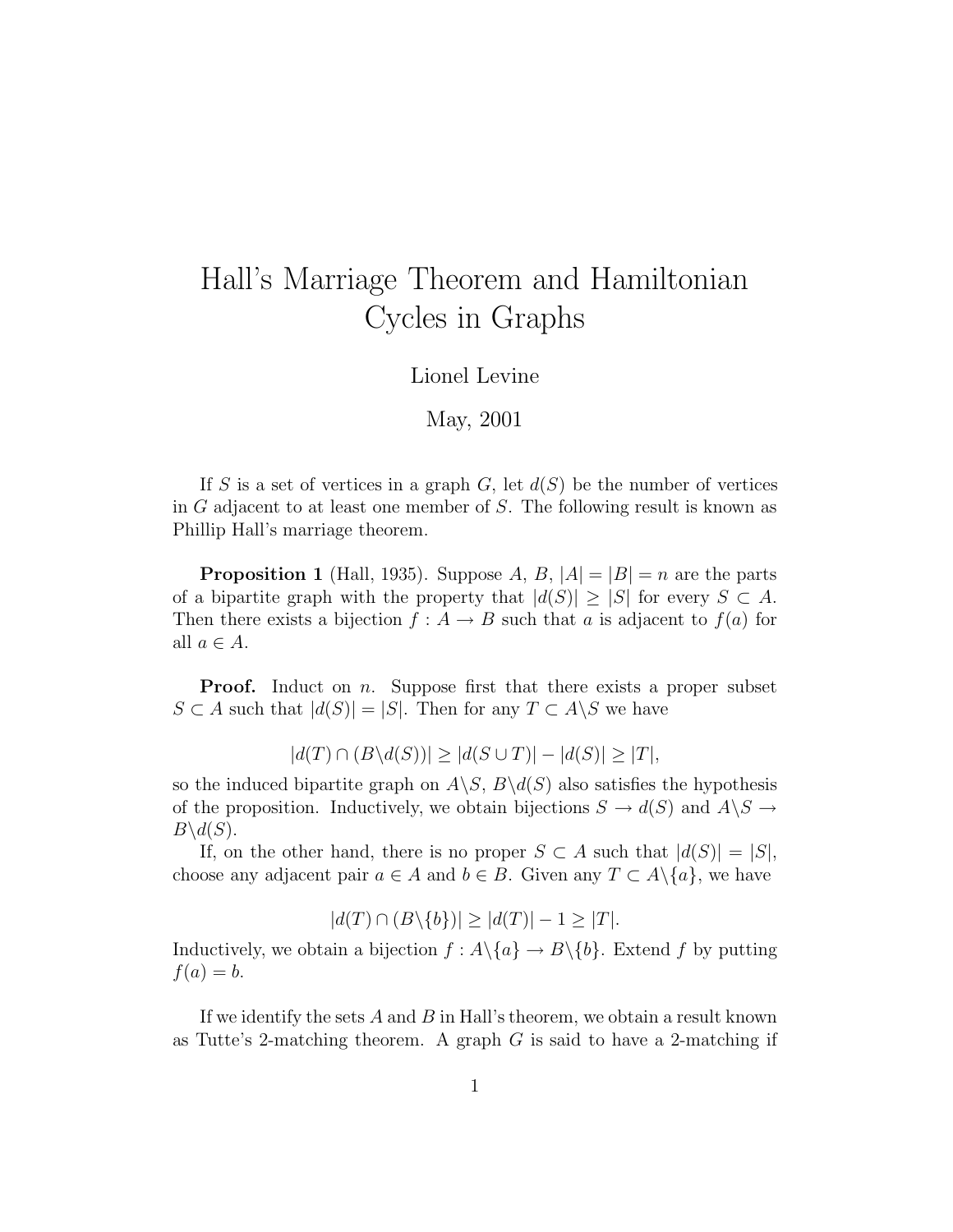its vertex set can be paritioned into parts of size  $\geq 2$  such that the induced subgraph on each part has a Hamiltonian cycle (here the graph consisting of two vertices joined by an edge is considered to have a Hamiltonian cycle). The following result characterizes graphs that have a 2-matching.

**Proposition 2** (Tutte, 1953). A graph G has a 2-matching if and only if every coclique C of G satisfies  $|d(C)| \geq |C|$ .

**Proof.** If G has a 2-matching, then to verify the  $|d(C)| \geq |C|$  condition for  $G$ , we need only verify it for the graph  $G'$  consisting of the cycles in the 2-matching. Since these cycles are disjoint, this further reduces to the case when  $G'$  consists of a single cycle. Now given a coclique  $C$  in  $G'$ , each point  $x \in C$  is adjacent to two points not in C, while each  $y \in G' \backslash C$  is adjacent to at most two points of C, so  $|d(C)| \geq |C|$ .

For the converse, consider the bipartite graph on two disjoint copies of the vertex set of  $G$ , with x in one copy adjacent to y in the other whenever x and y are adjacent in G. Given any set S of vertices of G, let C be the set of points isolated in S. Then  $d(C)$  and  $S\backslash C$  are disjoint and both contained in  $d(S)$ , so

$$
|d(S)| \ge |d(C)| + |S \backslash C| \ge |S|,
$$

in other words,  $G'$  satisfies the hypothesis of Hall's theorem. We obtain a permutation  $\sigma$  of the vertices of G such that x is adjacent to  $\sigma(x)$  for all x, and the cycle structure of  $\sigma$  yields a 2-matching.

It would be of interest to strengthen the hypothesis of Hall's theorem in such a way that  $\sigma$  can be taken cyclic, and thus obtain a Hall-type condition that is sufficient to ensure that a graph has a Hamiltonian cycle. The following result shows that the most straightforward generalization of Hall's condition is not sufficient.

**Proposition 3.** For every integer  $r \geq 0$ , there exists a graph G on  $n > r$ vertices such that

(i) For any set S of vertices of G, if  $1 \leq |S| \leq n-r$  then  $|d(S)| \geq r+|S|$ ;  $(ii)$  G is not Hamiltonian.

**Proof.** We give a general construction of such graphs for  $r \geq 2$ . Of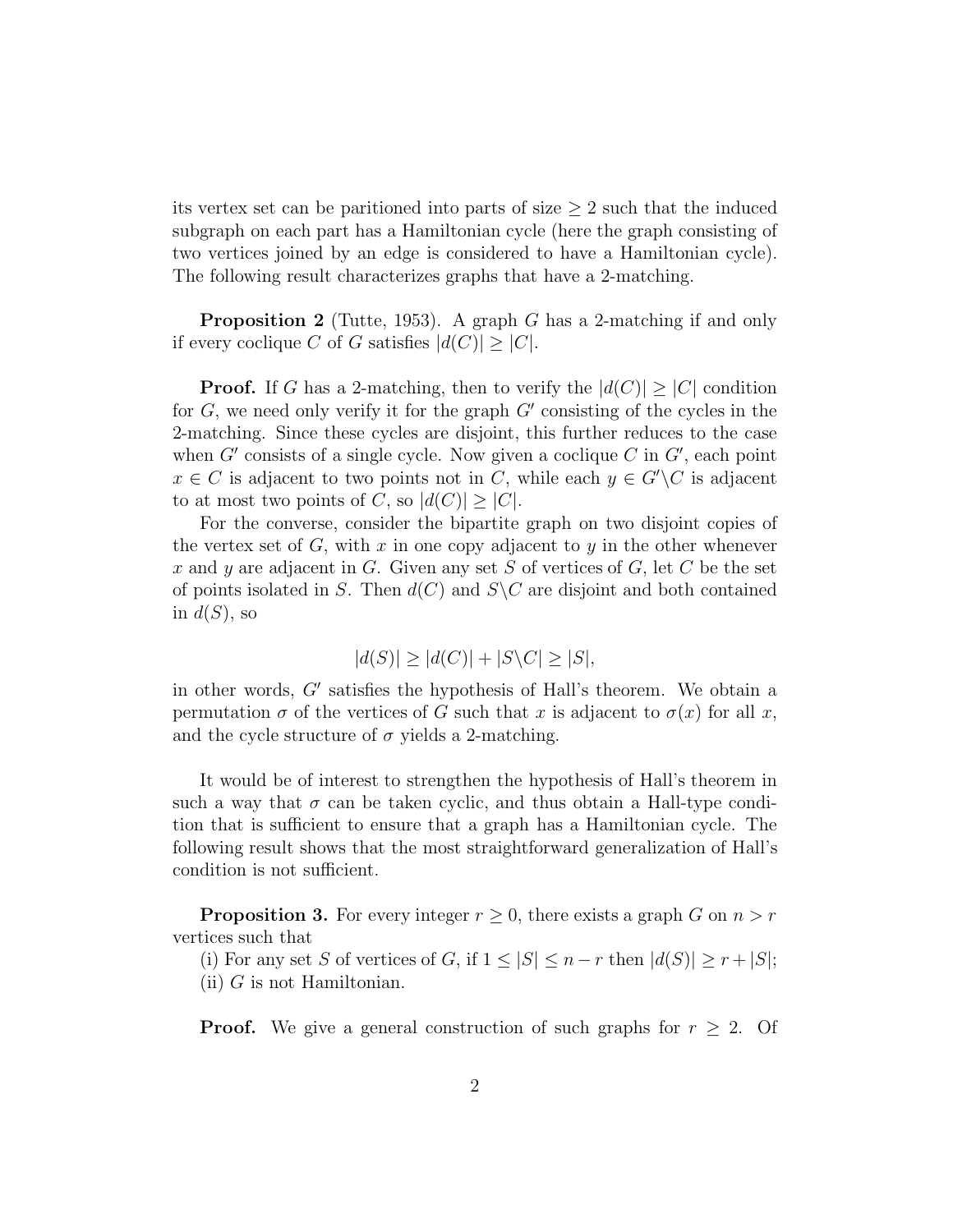

Figure 1: The construction of G in the cases  $r = 2$  and  $r = 3$ 

course, this implies the cases  $r = 0$  and  $r = 1$  as well. Let G consist of two "wheels" W and W', each composed of a "hub"  $H$ ,  $H'$  and a "rim"  $R$ ,  $R'$ . The hubs consist of r vertices each,  $H = \{h_1, \ldots, h_r\}$ ,  $H' = \{h'_1\}$  $\{1, \ldots, h_{r}'\}$ and they are connected by "axles:" edges  $(h_k, h'_k)$ ,  $k = 1, \ldots, r$ . The rims consist of  $r^2$  vertices each, divided into r complete graphs on r vertices each. We index them  $R = \{r_{ij}\}, R' = \{r'_{ij}\}, i, j = 1, \ldots, r$ . For any i and any  $j_1 \neq j_2$  there are edges  $(r_{ij_1}, r_{ij_2})$  and  $(r'_i)$  $i_{ij_1}^{'}, r'_{ij_2}$ ). So each  $R_i = \{r_{ij}\}_{j=1,\dots,r}$ and  $R'_i = \{r'_{ij}\}_{j=1,\dots,r}$  is a complete graph on r vertices. Finally, we add the "spokes:" for every i, j and k, there are edges  $(r_{ij}, h_k)$  and  $(r'_{ij}, h'_k)$ .

We show first that G is not Hamiltonian. The 2r rim sectors  $R_1, \ldots, R_r$ and  $R'_1 \ldots R'_r$  are connected to each other only via the hubs H and H'. Thus whenever a path crosses from one sector to another, it must pass through one of the hubs. Furthermore, if a path crosses between sectors on opposite wheels, say from  $R_i$  to  $R'_j$ , then it must pass through two hub points, one on each wheel. In order to visit all  $2r$  sectors, a Hamiltonian cycle would have to cross between wheels at least twice, and would have to switch sectors at least 2r times, so it would have to pass through at least  $2r + 2$  hub points. This is impossible, because the total number of hub points is only  $2r$ .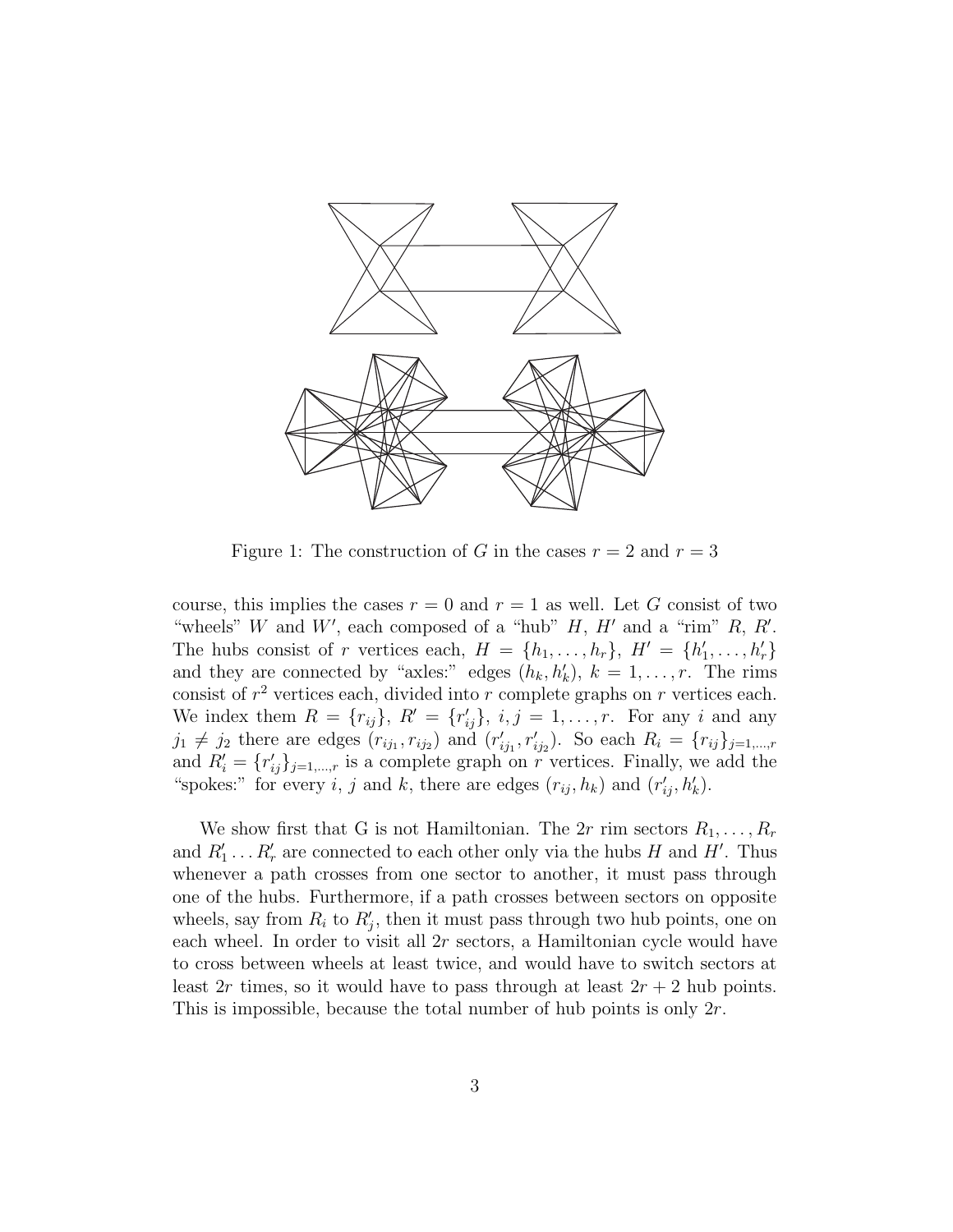It remains to show that G satisfies property (i). Suppose first that  $S$  is a set of vertices in wheel W. If  $S \subset H$ , then S borders all of R as well as |S| elements of  $H'$ , for a total of

$$
|d(S)| = r^2 + |S| \ge r + |S|.
$$

If S intersects both R and H, say it contains k vertices in R and l vertices of  $H$ , then  $S$  borders all of  $W$  as well as  $l$  elements of  $H'$ , which gives

$$
|d(S)| = r^2 + r + l \ge k + r + l = r + |S|.
$$

Finally, suppose  $S \subset R$ . If S intersects the sector  $R_i$ , then it borders either all but one vertex of  $R_i$  (if  $|S \cap R_i| = 1$ ) or all of  $R_i$  (if  $|S \cap R_i| > 1$ ). Since  $r \geq 2$ , this implies that  $|d(S) \cap R_i| \geq |S \cap R_i|$ , and so  $|d(S) \cap R| \geq |S|$ . Since S also borders all of H, we get  $|d(S)| \geq r + |S|$ .

This establishes (i) in the case when  $S \subset W$ , and, by symmetry, when  $S \subset W'$ . Suppose now that S is any set of vertices of G, and let  $T = S \cap W$ ,  $T' = S \cap W'$ . If  $|d(T) \cap d(T')| \leq r$ , then

$$
|d(S)| = |d(T)| + |d(T')| - |d(T) \cap d(T')|
$$
  
\n
$$
\geq (r + |T|) + (r + |T'|) - r = r + |S|.
$$

On the other hand, if  $|d(T) \cap d(T')| > r$ , then  $|S \cap (H \cup H')| > r$ , so S intersects both H and H'. Then S borders all of R and  $R'$ , so  $|d(S)| \geq 2r^2 + r + 1$ . So there's no problem unless  $|S| > 2r^2 + 1 > r^2 + 2r + 1$ , in which case  $|S|$ must intersect both R and R', and then  $d(S) = G$ . This completes the proof.

At this point, a natural question arises: Does there exist a function  $f$ such that any graph G satisfying

$$
|d(S)| \ge \min(f(|S|), |V(G)|)
$$

for all  $S \subset V(G)$  is Hamiltonian? We show that  $f(k) = 2k$  is sufficient. This follows easily from a well-known result of Dirac.

**Proposition 4** (Dirac). If G is a graph on n vertices and every vertex of G has degree at least  $n/2$ . then G has a Hamiltonian cycle.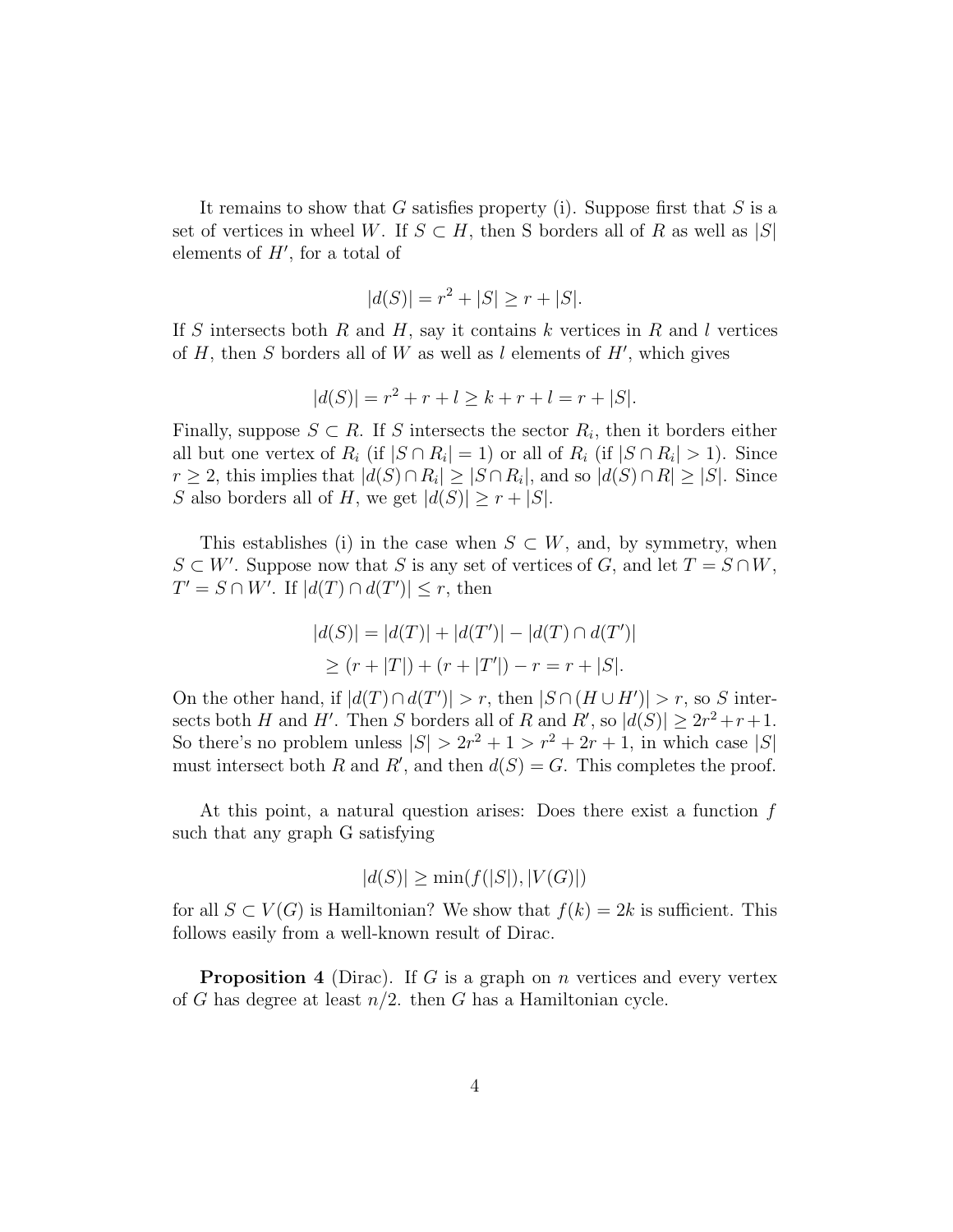

Figure 2: A non-Hamiltonian graph on 6 vertices satisfying  $|d(S)| \ge$  $\min(4|S|/3, 6)$  for all  $|S|$ .

**Proof.** Induct on the number of pairs of non-adjacent vertices of G. Given non-adjacent vertices x and y in  $G$ , by the inductive hypothesis there is a Hamiltonian path in G from x to y, call it  $x = v_1, v_2, \ldots, v_n = y$ . Because x and y have degree at least  $n/2$ , there exists an index i such that y is adjacent to  $v_i$  and x is adjacent to  $v_{i+1}$ . Then  $x, v_2, v_3, \ldots, v_i, y, v_{n-1}, v_{n-2}, \ldots, v_{i+1}, x$ is a Hamiltonian cycle.

Now suppose G is a graph on n vertices with the property that  $|d(S)| \geq$  $\min(2|S|, n)$  for all sets S of vertices of G. In particular, any  $\lfloor n/2 \rfloor$  vertices border all of G, so every vertex of G can miss at most  $\lfloor n/2 \rfloor$  other vertices, i.e. every vertex has degree at least  $\lceil n/2 \rceil$ , so Dirac's result applies.

The fact that we used the condition  $|d(S)| \geq min(2|S|, n)$  only for S of cardinality  $\lceil n/2 \rceil$  indicates that it may be possible to replace 2 with some smaller constant. It would be of interest to compute

 $\lambda = \inf\{c \leq 2 : \text{every graph } G \text{ satisfying } |d(S)| \geq \min(c|S|, n)$ for all  $|S|$  is Hamiltonian $\}$ .

The graph in Figure 2 shows that  $\lambda > 4/3$ .